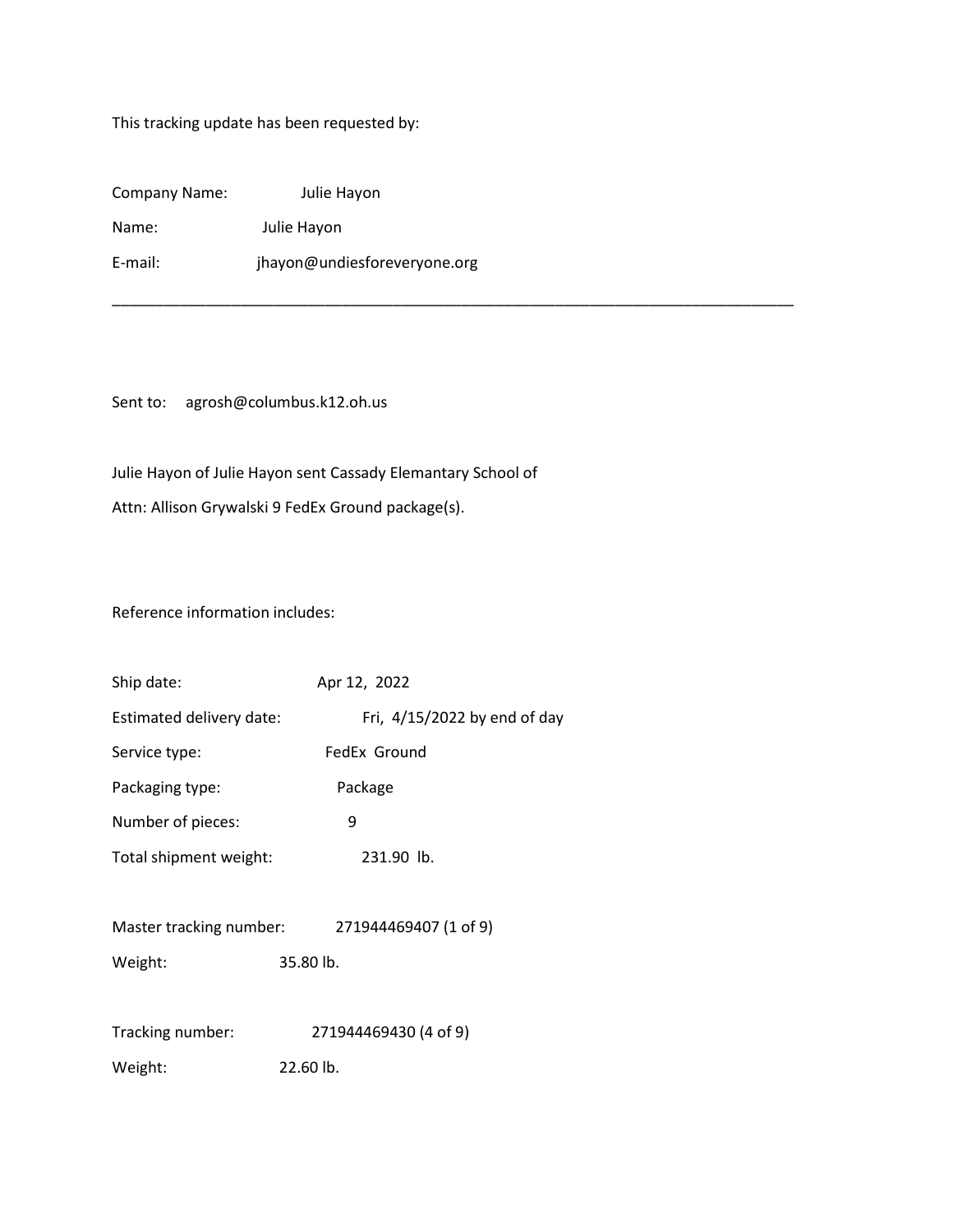| Tracking number: | 271944469462 (7 of 9) |
|------------------|-----------------------|
| Weight:          | 19.50 lb.             |
|                  |                       |
| Tracking number: | 271944469473 (8 of 9) |
| Weight:          | 25.60 lb.             |
|                  |                       |
| Tracking number: | 271944469484 (9 of 9) |
| Weight:          | 20.60 lb.             |
|                  |                       |
| Tracking number: | 271944469418 (2 of 9) |
| Ship date:       | Apr 12, 2022          |
| Weight:          | 36.60 lb.             |
| Status:          | Picked up             |
|                  |                       |
| Tracking number: | 271944469429 (3 of 9) |
| Ship date:       | Apr 12, 2022          |
| Weight:          | 19.40 lb.             |
|                  |                       |
| Tracking number: | 271944469440 (5 of 9) |
| Ship date:       | Apr 12, 2022          |
| Weight:          | 30.90 lb.             |
| Status:          | Picked up             |
|                  |                       |
| Tracking number: | 271944469451 (6 of 9) |
| Ship date:       | Apr 12, 2022          |
| Weight:          | 20.90 lb.             |
| Status:          | Picked up             |